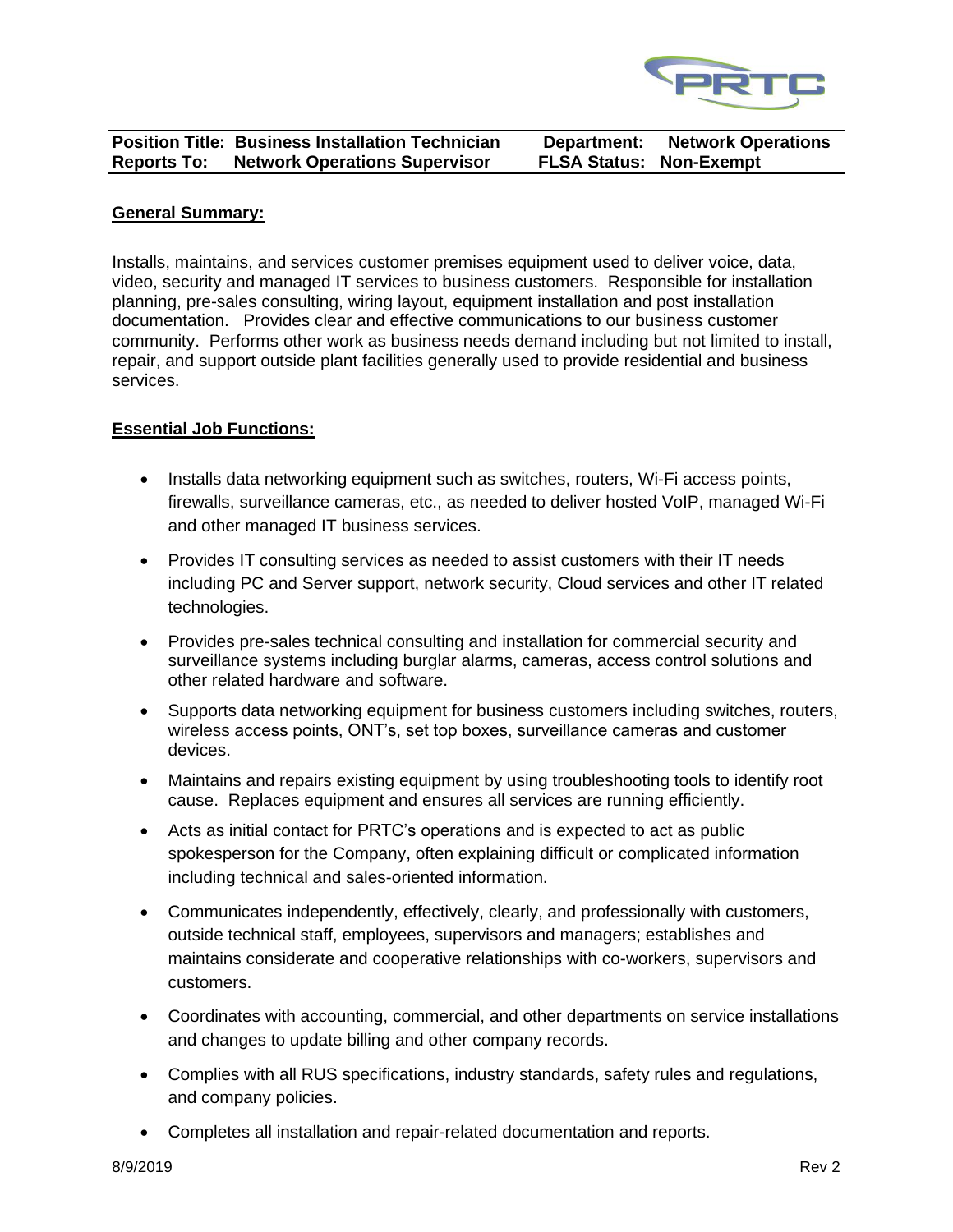

• Performs all other related duties as assigned by management.\*

*\*These tasks do not meet the Americans With Disabilities Act definition of essential job functions and are usually less than 5% of time spent. However, these tasks still constitute important performance aspects of the job.*

# **Knowledge, Skills, and Abilities:**

- Strong computer skills and a working knowledge of software programs such as Microsoft Office, email, web browsers and other network utilities. Must have ability to type.
- Strong knowledge of data networking technologies such as Ethernet, IP, Wi-Fi and computer operating systems.
- Knowledge of basic electronics, specification sheets, and circuit diagrams.
- Knowledge of telecommunications plant equipment operations and maintenance.
- Knowledge of company products, services, policies and procedures.
- Knowledge of home/commercial security systems and related technologies. Specifically Qolsys and Alarm.com.
- Work effective, with minimal supervision, with other operations and engineering staff.
- Understanding of plant testing techniques for copper and fiber-optic cables.
- Ability to communicate with co-workers and various business contacts in a professional and courteous manner.
- Knowledge of telco plant operations, cable records, RUS and other standards, and splicing techniques and equipment.
- Ability to read and interpret documents such as Visio diagrams, building floorplans and technical manuals.
- Ability to work independently and make sound technical decisions using information at hand.
- Ongoing need to stay abreast of telecommunications and IT technology, including emerging IT and telecommunications standards.
- Preparation of trouble reports, work logs, truck logs, and other regulatory/standard forms.

### **Education and Experience:**

- High school degree required.
- A+ or Network+ certification or equivalent is required.